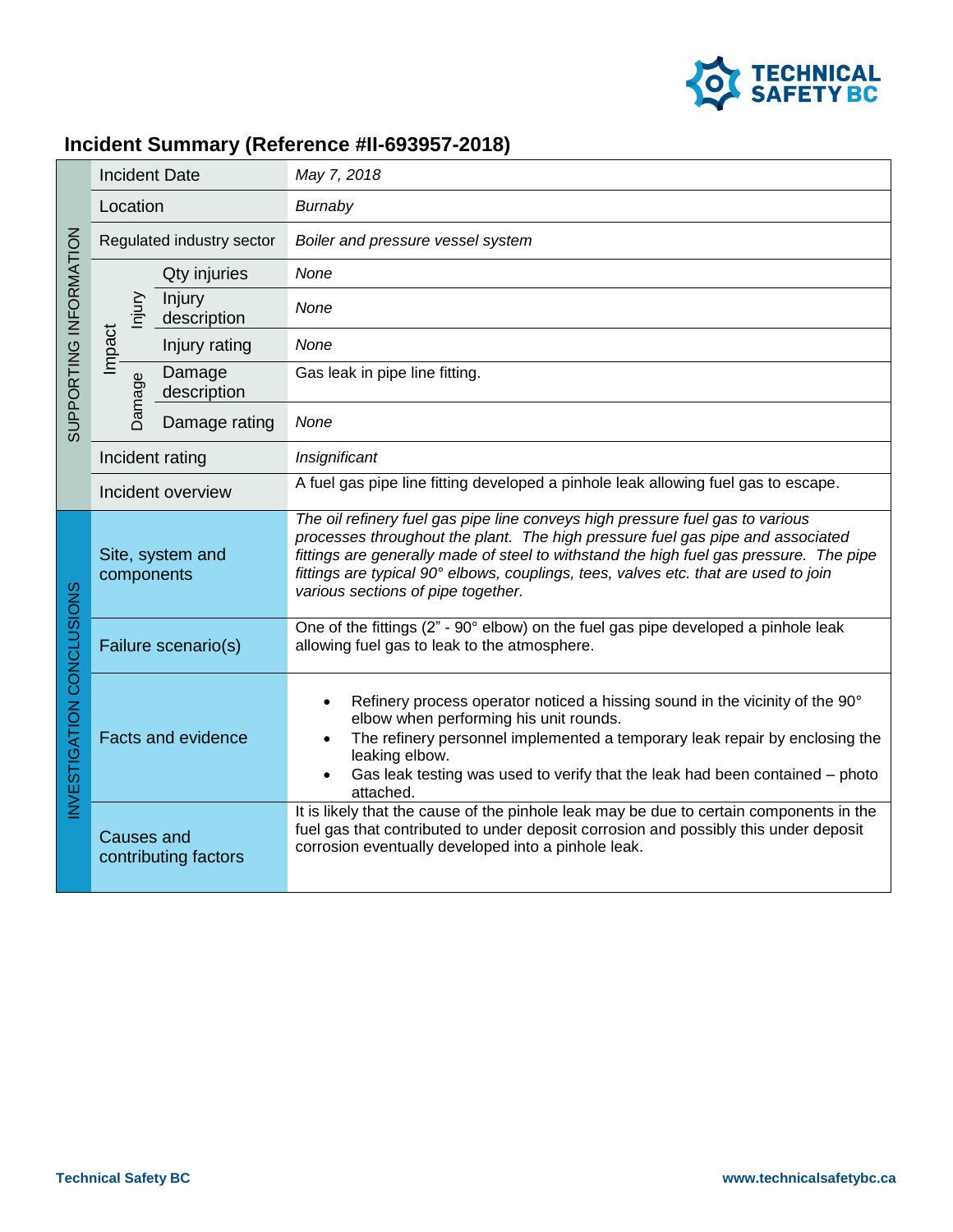

Typical 2" -90° Steel Elbow